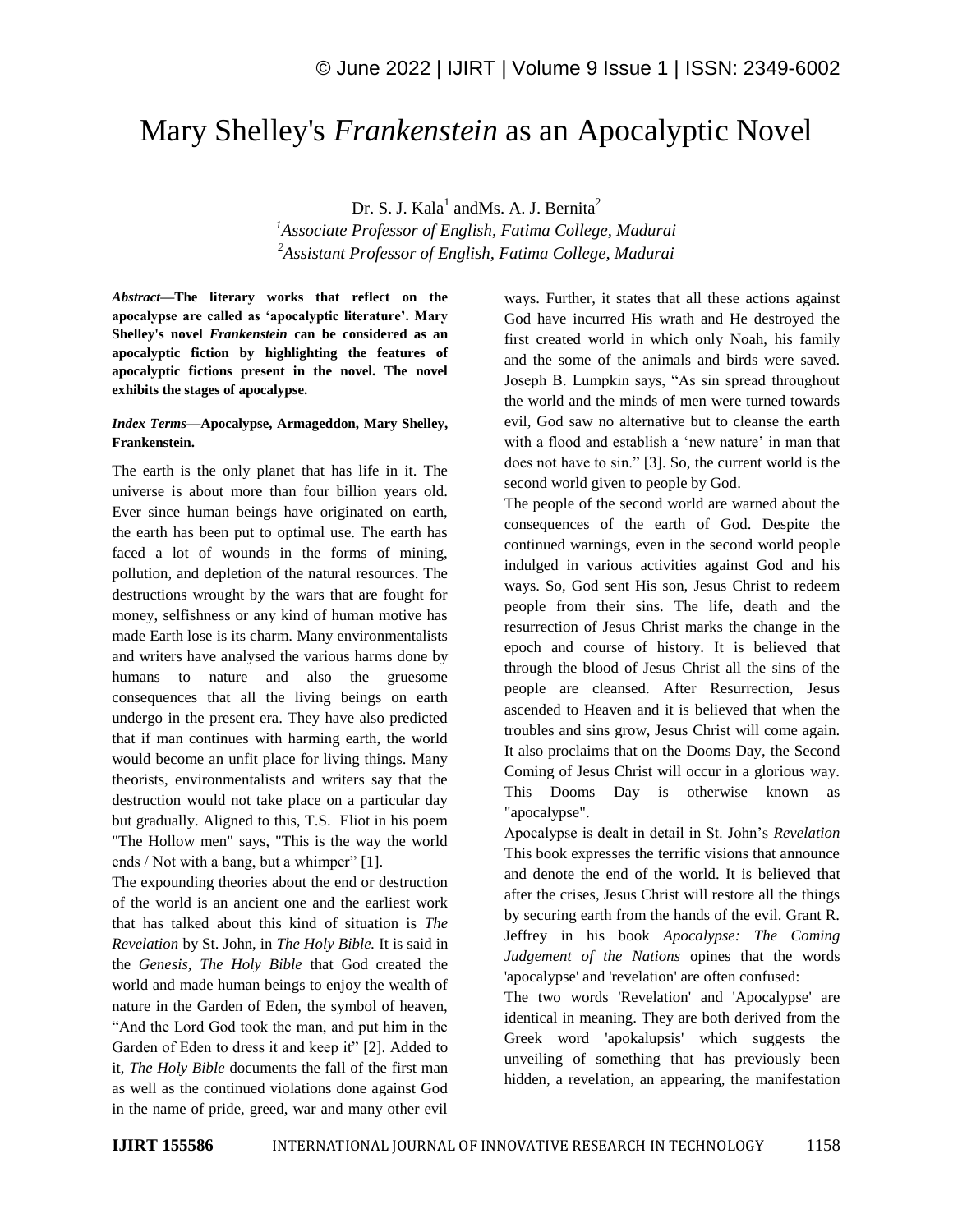of something. The apocalypse is therefore the Revelation of Jesus Christ". [4]

Jeffrey states that awareness of God"s redemptive measures forms the essence of the revelation of the apocalypse. He also adds that after the apocalypse God will renew the earth with all its goodness once again.

St. John in his *Revelation* lists his visions about apocalypse and Second Coming. Critics state that people are apprehensive about *Revelation,* as they are not able to rightly interpret the visions. They envisage that if the people comprehend *Revelation*  properly, the lurking dangers can be avoided. Martin Luther, a German priest and theologian says about *Revelation* as, "We can profit by this book and make good use of it... We can rest assured that neither force nor lies, neither wisdom nor holiness, neither tribulation nor suffering shall suppress Christendom, but it will gain the victory and conquer at last" [5]. The book of *Revelation* becomes a promising work to expose God's love.

Apocalypse is not pointed out only in Christianity but by other prominent religions on earth like Islam, Hinduism, Buddhism and Jainism that speak about the variants of apocalypse. Inspired by the apocalypse and the observation of the destructive events that take place in the world, various writers have reflected and created a verbal picture of the forms of the destructive events. The literary works that reflect on the apocalypse are called as "apocalyptic literature". St. John"s *Revelation* is considered as the first book of apocalyptic literature. It is also a touchstone for the other apocalyptic works.

Apocalypse has been thus discussed from the ancient days, but as a formal literary genre it gained its popularity only during the twentieth century. Prior to the twentieth century genre of apocalyptic literature, various writers have written on the same theme but were not considered as apocalyptic. The list of such works include the old English epic *Gilgamesh,* Lord Byron"s "Darkness" and "The Last Man"by Thomas Campbell, Thomas Hood, and Thomas Lovell in the same title. One such work is *Frankenstein* by Mary Wollstonecraft Shelley written in 1818.

Mary Shelley was born and raised in a family of renowned literary writers. William Godwin, her father, was a political philosopher and novelist and her mother Mary Wollstonecraft was also a philosopher, feminist activist and theorist. Mary Shelley married the romantic poet and philosopher Percy Bysshe Shelley. Having lived among the family of celebrated literary writers, Mary Shelley also developed her passion for writing. Initially, Mary Shelley entered into the literary arena by publishing her husband's works posthumously. She sculpted herself as a writer through her first and highly acclaimed work *Frankenstein* in 1818. She is not only an apocalyptic writer but also a historical novelist, biographer and traveloguer. Her other works include *Valperga* in 1823 and Perkin Warbeck in 1830. She has published two apocalyptic novels including *Frankenstein* and *The Last Man*. *Lodore* and *Falkner* are her other two novels published in 1823 and 1837 respectively.

*Frankenstein* begins with Walton, the captain of a ship heading to the North Pole. He records his experiences at the sea by writing them as letters to his sister in England. During his voyage, he comes across a man, badly hurt, lying on a sledge. Walton rescues the man and enquires about him. The man introduces himself as Dr. Victor Frankenstein, a doctor and a scientist. He continues saying that being grief stricken by his mother"s death and his overambitious nature, he secretly planned to resuscitate a new living being from the corpses. Pressed by his strong desire, he collected various parts of the body from different corpses and assembled them into a human form.

Dr. Victor realises his mistake of creating a monster, only after he gives life to it. Fearing the repercussions of his creation, Dr. Victor absconds himself. The monster finds Dr. Victor and compels to make him create a female companion for it. When Dr. Victor partially completed the female companion, he thinks upon the looming threat the monsters would pose and stops the work. The monster gets angry towards Dr. Victor and kills all his dear and near ones. After losing all of his family members, Dr. Victor tries to escape from the monster by sea. When Dr. Victor finishes his story, Walton and the other sailors promise to protect him from the monster. Nevertheless, the monster kills Dr. Victor, spotting him all alone. Walton is shocked to find the monster in the ship and the monster pours out its emotions, justifying his act of killing. Finally, the monster retires into darkness not to be seen again.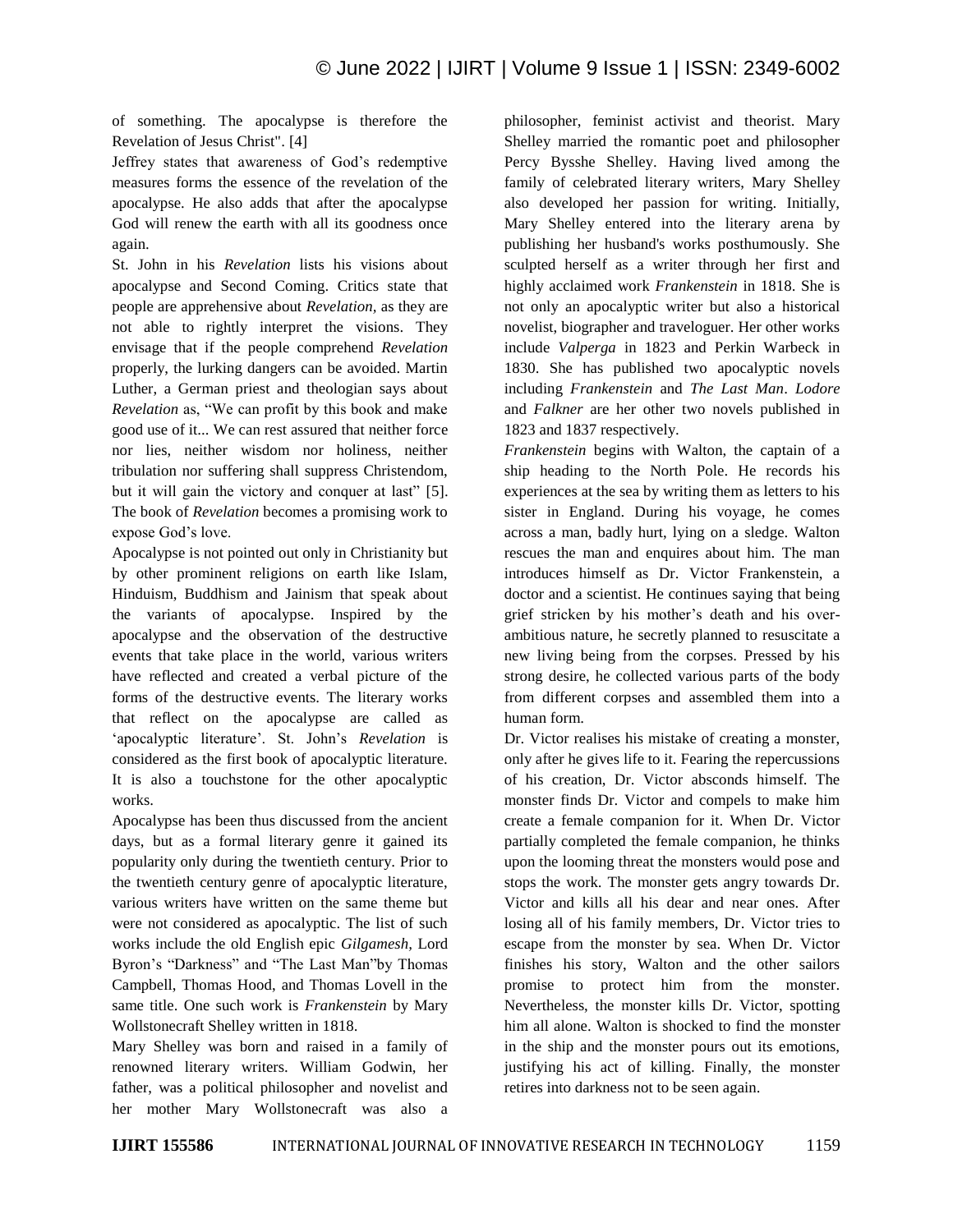*Frankenstein* is also called as *the Modern Prometheus.* The alternative title refers to the Greek God of fire Prometheus. Greek mythology portrays Prometheus as a God who acted like the supreme God Zeus and later punished brutally for his acts. In the same way, the modern Prometheus referred by Mary Shelley is Dr. Victor Frankenstein. In an attempt to imitate God, he tries to give life and immortality to his creature. His plan backfires as his own creation kills him. *Frankenstein* is widely known as a science fiction. It can also be regarded as an epistolary novel as the whole text comprises of the letters written by Walton, to his sister. Written in an engaging manner, the novel attracts many readers and critics to view it as a 'ghost story' and it also falls under the category of Gothic or Horror fiction. This research paper aims to identify Mary Shelley's novel *Frankenstein* as an apocalyptic fiction by highlighting the features of apocalyptic fictions present in the novel. It also brings to the fore the stages of apocalypse with special reference to Mary Shelley's *Frankenstein*.

In *The Book of Revelation: Apocalypse and Empire*, Leonard L Thompson states that, "…a work may be called an apocalypse, if it resembles the Revelation of John" [6]. Modelled closely on prophet John's *Revelation*, Mary Shelley has created the novel in the same pattern starting from the structure to the content of the book. John's book falls under the three categories as epistolary, apocalyptic and prophetic. Similarly, like John's *Revelation* which consists of seven letters sent to seven churches, *Frankenstein* also talks about the story of Victor Frankenstein in a series of four letters written by the captain of the ship to his sister.

John's *Revelation* speaks about the destruction of earth by the evil. In the same way, *Frankenstein* talks about the destruction of Victor Frankenstein's entire family by the beast. The book of *Revelation* prophesies the future of the world and warns the people to abstain themselves from evils and turn towards God. Likewise, Mary Shelley foretells the dangers that would befall of human beings because of their vile ideas. She also warns not to disturb the creation of God and underscores that God is the only creator who does his work perfectly.

John in his book envisions the different creatures that will appear during the time of revelation. These creatures include dragons, beast from the sea, beast from the land or earth and winged animals like lion and horse. The novel *Frankenstein* in this aspect can be considered as an apocalyptic fiction as it overtly deals with the beast from the earth. The beast in the novel neither exists on its own nor comes from the underworld. It is created by a human on earth. These identical elements of *Frankenstein* and *Revelation,*  marks Shelley"s work as an apocalyptic fiction similar to St. John"s work.

Philip Vielhauer, a renowned theorist in his bookproposes the fixed elements of the apocalyptic genre of fiction. He states that most of the apocalyptic writers, write anonymously or with a pseudonym which mostly resounds the names of great prophets like Ezra, Enoch or Isaiah. He expresses that "the writing is presented as an account of vision or dream, an ecstatic state or a heavenly rapture" [7]. Regarding the writing style, the apocalyptic writings present a portion of past history in the future tense to give a prolonged effect and expectation. He adds that in apocalyptic literature generally, farewell discourse, exhortations, prayers and hymns find a significant place, placed probably at the end of the work.

The elements of apocalyptic fiction pointed out by Vielhauer can be found in Mary Shelley's *Frankenstein*. As the first characteristic goes, when Mary Shelley wanted to publish her first own original novel, she published the first edition of her work as an anonymous writer. Shelley chose to be anonymous as women were not allowed to read or write during that period. It is only through her dedicatory note to William Godwin and Percy Bysshe Shelley that Mary Shelley can be identified as the author of the novel.

Apocalyptic fiction is said to be written or presented as a dream or ecstatic state. In the case of *Frankenstein*, it is a product of writing under an ecstatic state. The novel carries letters written by Walton who is frenzied by witnessing Dr. Victor and the beast. After the beast killed Dr. Victor, Walton goes to an ecstatic state and immediately writes to his sister about the Apocalypse. Shelley herself in the introductory chapter of her first edition of *Frankenstein*, calls her work as 'a waking dream'. In Mary Shelley's Introduction to the 1831 edition of *Frankenstein*, she recounts that when she was in a dreamy state, she got the principle idea of the novel that corpse would be reanimated. She writes,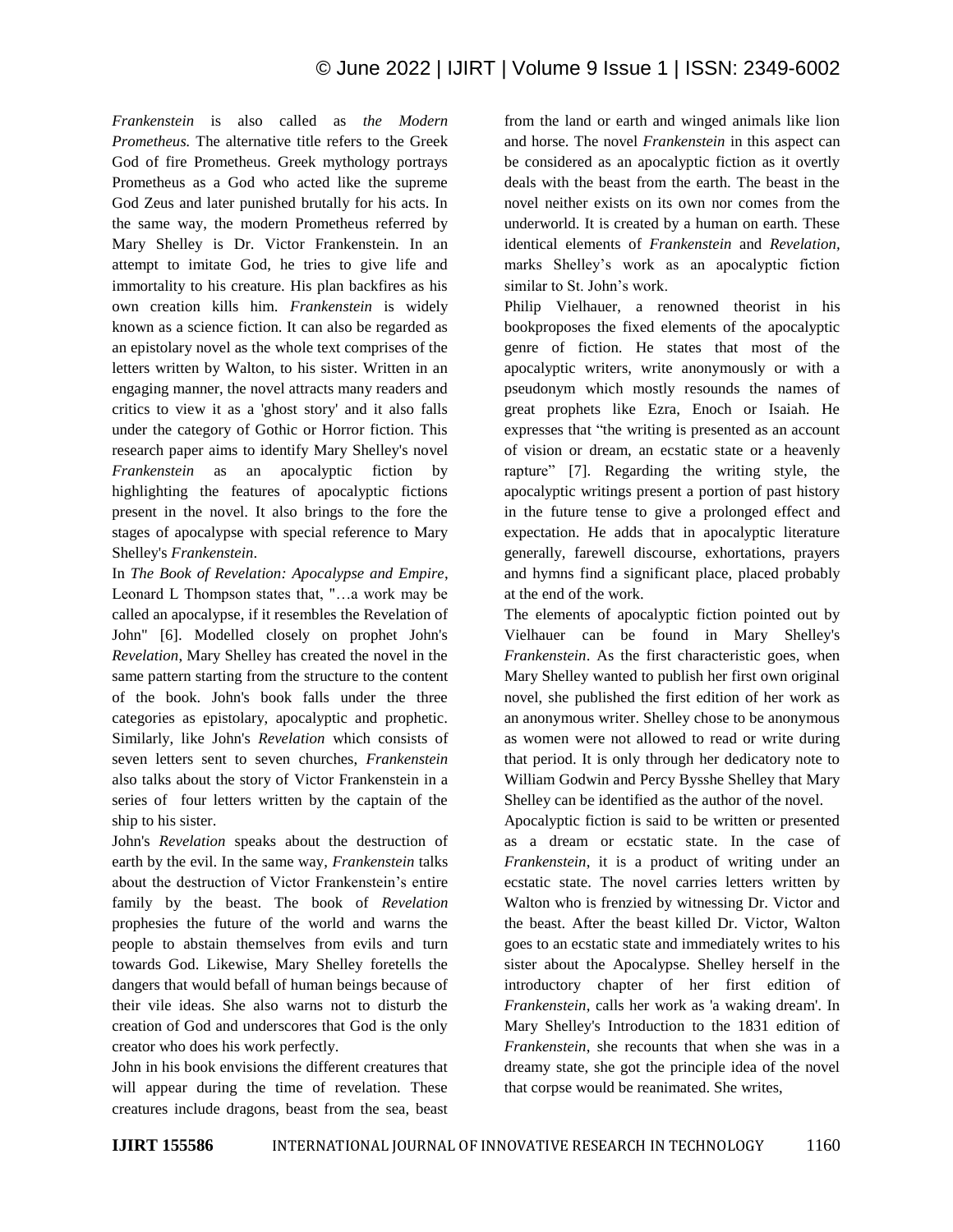I saw the pale student of unhallowed arts kneeling beside the thing he had put together. Frightful must it be; for supremely frightful would be the effect of any human endeavour to mock the stupendous mechanism of the creator of the world. [8]

The works about apocalypse present the past events in a futuristic manner. This characteristic feature can be found in the letters written by Walton. Walton describes the past events that happened in the life of Victor Frankenstein, but he writes to his sister as though it would happen in the future. He says that "…so strange an incident has happened to us that I cannot forebear recording it, although that is very probable that you will see me before these papers can come into your possession." [9].

Farewell messages form the fourth characteristic of apocalyptic fiction. After lamenting over its brutal acts and killing of Dr. Victor, the beast thinks of killing itself. It then retorts and bids farewell to Walton. " I shall ascend my funeral pile triumphantly and exult in the agony of the torturing flames. The light of that conflagration will fade away; my ashes will be swept in the sea by the winds. My spirit will sleep in peace, if it will not surely think this farewell." [10]. Shelley's *Frankenstein* abounds with the features of apocalyptic literature and fits into the genre.

Apocalyptic literature not only possess the above characteristics but also comprises of the different stages of apocalypse. St. John in his *Revelation*, talks about the stage of "armageddon" that would happen before the apocalypse. It is picturised in the Holy Bible as "They are spirits of demons performing miraculous signs and they go out to the kings of the whole world, to gather them for the battle on the great day of God Almighty…Then they gathered the kings together to the place that in Hebrew is called Armageddon."[11]*.* Armageddon is derived from the Greek word "Harmagedon" and the Hebrew word "Har Megiddo" which means the place where the armies of the good and evil would battle at the end of the world. In the later centuries, the term is used to denote an event that is likely to destroy the world or the human beings entirely.

The term also particularly means the twenty- first century BCE war that took place between the Kings of the East and the Kings of the West, because of a nuclear calamity. The war was then named as War of the Sons of Light against the Sons of Darkness. This war has thus been referred in history to be the first battle of good and evil and thereafter the first world created by God was demolished and a new world was born. In the second world, the Armageddon is a symbol of destruction wherein the world experienced the two World Wars, of which, the Second World War is considered the most destructive and also the place of War in Germany was named as Armageddon. From the nineteenth century onwards, armageddon is used a symbol for any great destruction that pave way for the apocalypse.

Zecharia Sitchin in his book, *The End of Days: Armageddon and Prophecies of the Return* tells that in the recent times the Middle East and some other countries in other parts of the world are in the constant fear of armageddon and its consequences. He further says, "The sad fact is that a mounting conflict among gods, not men- did lead to the use of nuclear weapons, right there, four thousand years ago. And if there ever was a most regrettable act with the most unexpected consequences, that was it." [12]. The world has already faced the regressive impacts of the two World wars and it is predicted that soon there would be a Third World War.

War is considered as the greatest destruction that can ever occur and in the present twenty-first century, the wars are becoming more aggressive. Compared to the decades in the past, there are lots of awareness and peace treaties signed between countries in the present time. Despite these, there are lot of wars happening and all the wars bring in mass destructions. So, the wars fought between the countries becomes symbolic of the upcoming apocalypse and they can be said that Armageddon still lingers over, especially in the form of nuclear destructions. The words such as "Messianic Time, the Second Coming, a New Beginning, or perhaps a catastrophic Apocalypse, the Ultimate End, Armageddon"[13] mentioned by Zecharia Sitchin are inter related and denote the end of the world. It is just difficult to define the order of the series.

Armageddon, that takes place before apocalypse is also reflected in Mary Shelley"s *Frankenstein.* The whole novel deals with the battle between Dr. Victor and the beast that echoes John"s verses. It is symbolic of the battle between the good and evil and the creator and the created. Dr. Victor, is considered the creator, as he created the beast and the beast as the created. There arise a conflict, when the created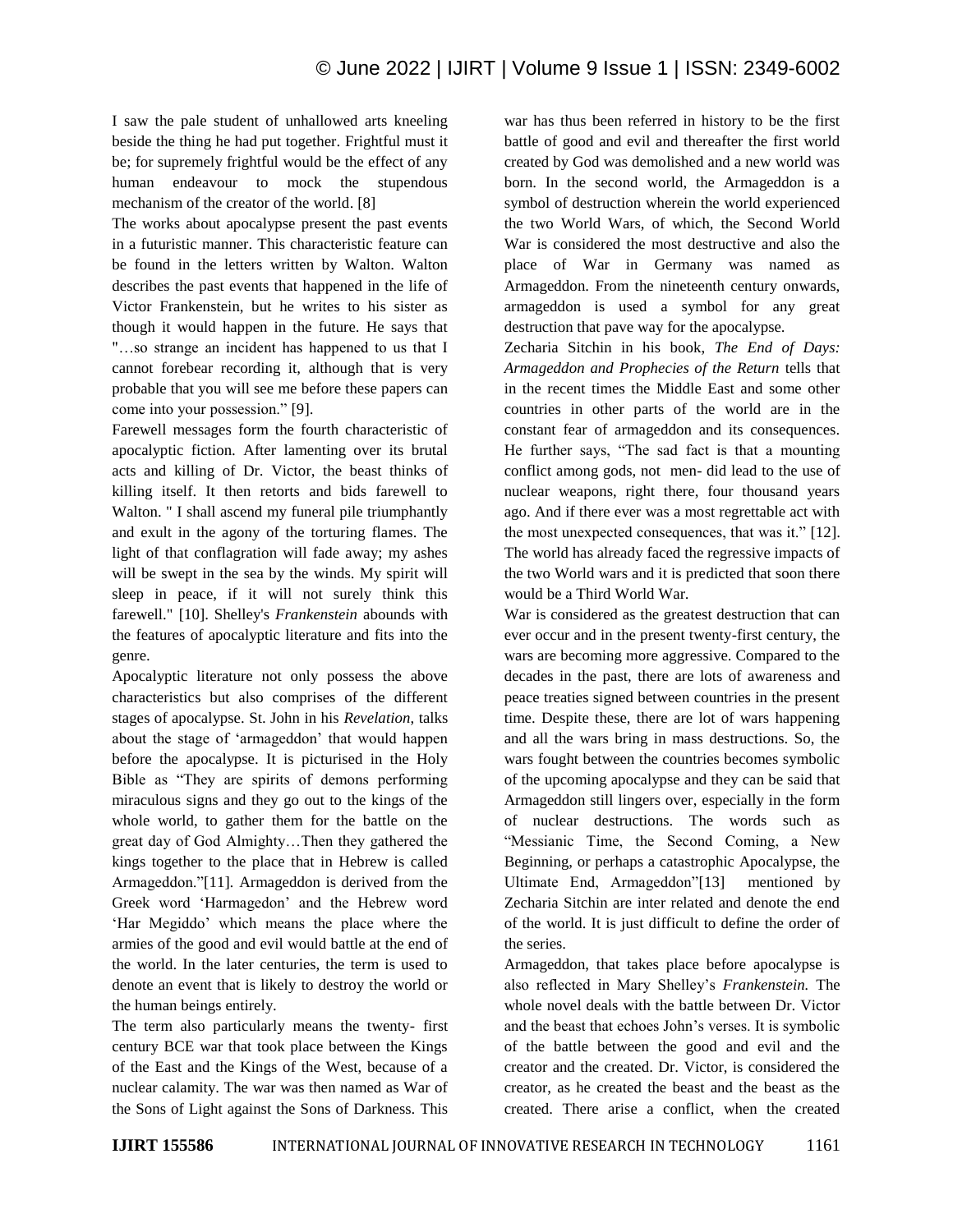desires to rise to the level of the creator. The monster in the end of the novel proclaims that it wants to have the life of the humans, but it is refused by Dr. Victor. It says that this longingness and the denial of it, makes it to kill many people related to Dr. Victor. "When I run over the frightful catalogue of my sins, I cannot believe that I am the same creature whose thoughts were once filled with sublime and transcendent visions …the fallen angel becomes a malignant devil…that enemy of God and man had friends and associates in his desolation; I am alone." [14]

The battle or Armageddon between the beast and the doctor takes place in a ship in the middle of the sea where Dr. Victor dies. This shows the sign of the first victory of evil over good, which would be reversed with the Second Coming of Christ or the Apocalypse. St. John in his list of signs that happen before the apocalypse mentions about the beast from the sea that leads to the final battle of Armageddon. He describes it as, "The dragon stood on the shore of the sea. And I saw the beast coming out of the sea…The beast was given a mouth to utter proud words and blasphemies…It opened its mouth to blaspheme God, and to slander his name and his dwelling place and those who live in heaven."[15]*.*

The beast in the final part of the novel appears from the sea and stands at the shore. Dr. Victor sees the beast standing on the shore and is feared to death. Later, when the beast comes to the cabin in the ship, it kills the doctor and scorns and scolds him. After blaspheming him, it bids farewell to the captain and exits into the sea which is the symbol of the upcoming apocalypse. ""Farewell!". He sprung from the cabin-window, as he said this, upon the ice-raft which lay close to the vessel. He was soon borne away by the waves and lost in darkness and distance." [16]

Jackson Deanchase in his book talks about the three stages of apocalypse as "...conditions in the apocalypse follow the famous Kiibler- Ross grief cycle: Denial (Pre-apocalypse), Anger and Bargaining (Apocalypse), Depression and Acceptance (Post-apocalypse). "[17]. During the preapocalypse phase, there are some warnings before the arrival of the apocalypse. For example, a threat will be pre-told or announced by scientists or anybody to spread awareness among the people so as to take some safety measures. In this stage the characters face denial from others which leads them to move on to the next stage.

The pre-apocalypse condition can be observed in *Frankenstein* when Dr. Victor Frankenstein makes an attempt to create a human being from multiple dead things. He conveys this as, "…far more will I achieve, treading in the steps already marked. I will pioneer a new way, explore unknown powers, and unfold to the world the deepest mysteries of creation." [18]. Therefore, he collects the different parts of the body from many dead bodies and assembles them and finally gives life to the ugly beast like creature. Before he gives life to the assembled creature, he receives a forewarning from inner voice, but he ignores it. After giving life to the creature, Dr. Victor becomes apprehensive and runs out of the place to get help from his friend. The first emotion that he exhibits to the beast is denial:

I felt the bitterness of disappointment; dreams that had been my food and pleasant rest for so long a space were now become a hell to me, and the change was so rapid, the overthrow was complete...I did not dare return to the apartment which I inhabited." [19]

Victor's denial experienced by his creation leads to the second stage of apocalypse, the stage of destruction and horror. In this stage, the real cruelty, extinctions, deaths and much more happen. This stage prolongs for a longer time until some survivors find a solution to the problem created or until the survivors find a better way to withstand the apocalypse. After facing the denial and rejection from Victor, the beast starts to kill all those who are closely related to Dr. Victor. First it kills Clerval, Victor's friend and then kills Victor's brother. Even after the series of killing, the beast comes in search of Victor and asks him to create another creature, a female beast, to be it's companion. When Dr. Victor again denies the beast's request, things go haphazard. Dr. Victor shouts out at the monster angrily and it sets out to take revenge: "It is well. I go; but remember, I shall be with you on your wedding night" [20]

Dr. Victor looks for ways to escape and survive, apprehending the beast's threats. He confesses to Elizabeth about the creation and the killings done by the beast. He informs Elizabeth about the threat and asks her not to be alone. He also tries to postpone his marriage with Elizabeth. On the contrary, the circumstances made him marry Elizabeth in the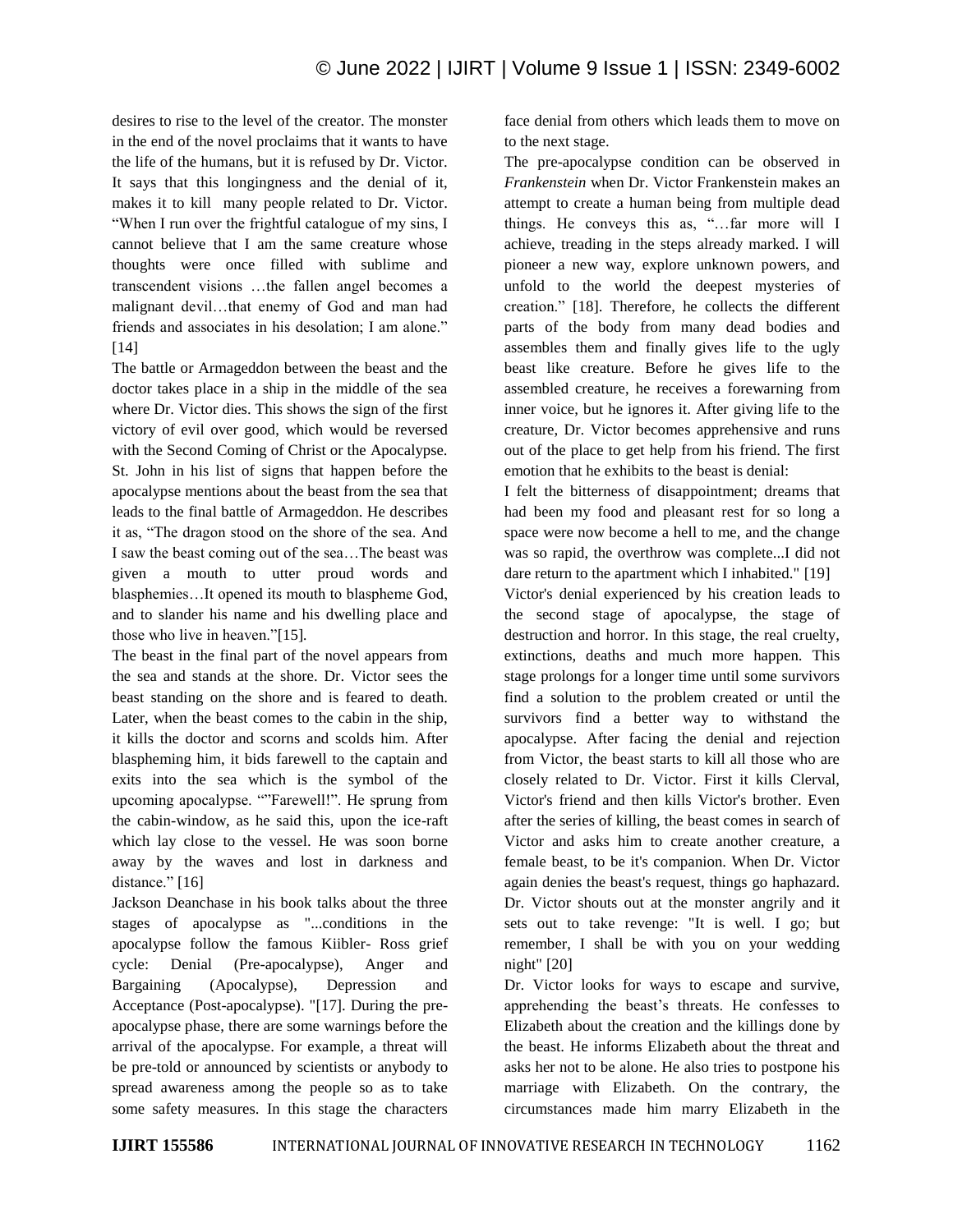meantime. Dr. Victor again tries to evade the beast by cancelling his wedding night and makes Elizabeth stay alone, but the monster appears before Elizabeth and kills her. The monster also becomes responsible for the murder of Dr. Victor's maid and the ill health of Victor's father. During the apocalyptic stage, the monster brings in a lot of destructions in the form of murders.

The post-apocalyptic condition is the last stage of apocalypse. In this stage, some survivors exist but are filled with depression and accept the apocalypse as a part of their life. Jackson Deanchase describes this stage as "...the new nightmare world where only the strong survive. But for how long?" [21]. In *Frankenstein*, the last survivor in Victor's family is Victor himself and he struggles to survive. He escapes from the monster and goes to the sea and lands in Walton's ship seeking refuge from the captain. Being in an unfortunate and depressed state Dr. Victor shares his story with the captain, which the captain records as letters to his sister. Though Dr. Victor has a fair chance of escape from the monster, he is killed by it. The beast also feels depressed after killing Dr. Victor, his creator. It describes itself as "I, the miserable and the abandoned, am an abortion, to be spurned at, and kicked, and trampled on" [22]. As a characteristic feature of post-apocalypse, apocalypse comes to an end with the death of the beast responsible for the destructions. It becomes aware of its mistakes and feels sorry. After killing its creator, it becomes lonely, gets ready to die and goes into darkness.

The Revelation and the prophecies foretold by St. John are not to be feared as threats to humanity, but they must be taken as advises or the foretelling that may help them to live a better life. It is to be noted that Ernst Bloch, a Marxist philosopher, titles his book as *The Principle of Hope,* in which he talks about the Armageddon in Revelation and the Armageddon at Germany. He draws in a parallelism between them and exposes that *The Revelation* warns and makes people think of the ways in which the apocalypse can be delayed or avoided. Judith Kovacs and Christopher Rowland in their book *Revelation: The Apocalypse of Jesus Christ* opines that St. John"s prophecies are a source of encouragement for the people who live upto the promises of the Lord and these people may bear witness to the apocalypse. They also compare the current happenings of the world, the different wars and unusual things happening in nature, especially the American war in the twentieth century Latin America. They say that these events are much like the Armageddon described in the Bible and Apocalypse is taught to people in the language of war. They state that, they find this prophecy a source of insight into the situations of oppression and evil and also of new hope for the working out of God"s gracious purposes for the whole world. [23]

Mary Shelley"s *Frankenstein*, dealing with the arrival of the beast from the land that is created by man"s selfishness reveals the dangers behind the insane thoughts of man. Dr. Victor Frankenstein"s refusal to the beast"s request to create the female beast companion to it, by realizing the aftermath is a positive approach towards apocalypse. He utters, "My duties towards my own species had greater claims to my attention, because they included a greater proportion of happiness or misery. Urged by this view, I refused, and I did the right in refusing, to create a companion for the first creature." [24]. Here, Dr. Victor here becomes aware of the Armageddon and stops the multiplication of the beast that would lead to apocalypse.

Shelley"s *Frankenstein* becomes a fine example of an apocalyptic fiction which foresees one of the possibilities of St. John"s visions to become a reality. C. S. Lewis says, "Reason is the natural organ of truth; but imagination is the organ of meaning"[25]. The apocalyptic fiction interpret *Revelation* along with the current events of the world. They use imagination to visualise the forms of apocalyptic events in their fiction. Dr. David Jeremiah in the introduction to his work *Agents of the Apocalypse: A Riveting Look at the Key Players of the End Times*, elucidates "When truth is put in imaginative form, it can be driven not only into the mind but also into the heart. Capturing these players (characters) through the lens of story allows *Revelation* to come to life in a new way. It enables us not only see the overarching truths of Scripture but also to experience them vicariously" [26]. Mary Shelley through her imagination picturisises a possibility of one of the apocalyptic visions in her novel.

Mary Shelley not only foretells the possibilities but also offers solutions to delay or eschew the apocalypse. She subtly tells that people should be aware of their thoughts and discern the good from the